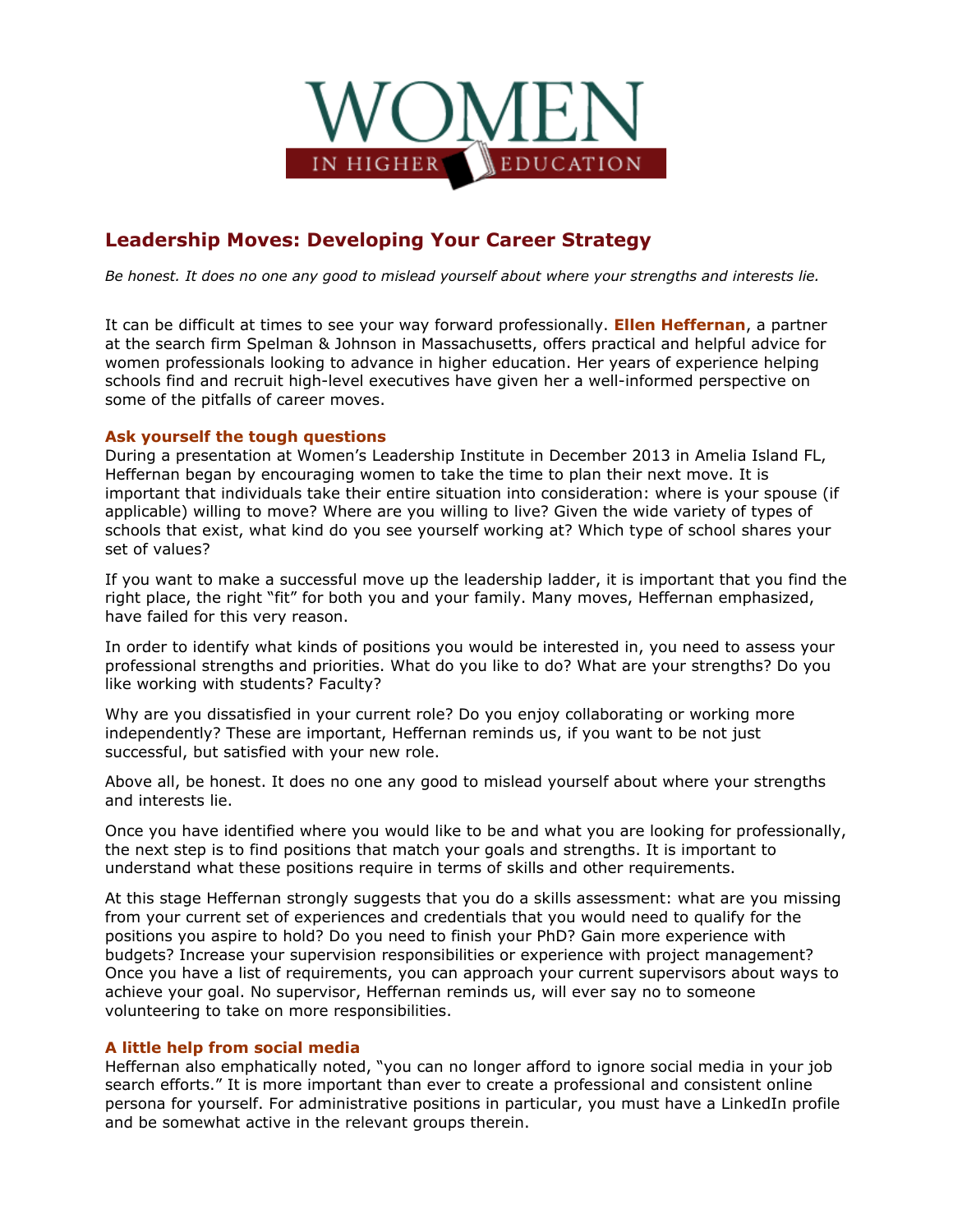Depending on what kind of role you are looking to move into, this can be a way to learn the language and requirements of an area you are interested in.

Twitter can also be an important tool to gather information and expertise in unfamiliar professional areas.

The most important thing, Heffernan says, is that you know what you want to accomplish using social media, you develop a plan, and you stick to it. What you tweet or post, who you follow, and who follows you all matter.

If used strategically, social media can be a very powerful tool in your career path and subsequent job search. You can use it to improve your professional brand and increase your visibility within a new area or field. According to Heffernan, it is also an opportunity to "gather relevant information quickly and in manageable doses."

It can be overwhelming, but if you understand how social media can drive your personal brand, and you stick to your strategy with your ultimate end-goal in mind, you can and will be able to use social media as a tool to your professional advantage. Search committees, Heffernan reminds us, will Google you.

### **Make a good impression**

As you move yourself toward a new role, decide how you will be selling yourself and your skill set to potential future employers. Your career path "does not need to be linear, but it must be explainable" says Heffernan.

The cover letter is a central piece to any job application, and it is where you can make sense of your career trajectory.

It is also important to tailor your job letter for each particular school you are applying to. Show the search committee that you have done your homework and can explain how you will help them achieve their goals, be it retention, fundraising, completion rates, etc. Illustrate that you understand and can speak to the mission and mandate of whatever type of school you are applying to. Make sure, Heffernan emphasizes, that your letter is mistake-free (spelling and grammar), easy to read, and does not ramble.

If you are a more traditional academic looking to transition into an administrative role, you need to keep these things in mind in order not only to write an effective cover letter, but also to reformat your CV as a resume. These conventions vary according to what the position requires, which is why it is important to do your research before submitting your application. Most administrative positions are more interested in your experiences related to the job description than your publication record. Adjust your CV/resume accordingly.

If you are fortunate enough to get an on-campus interview, it is very important to avoid some very costly mistakes. You must appear organized and knowledgeable about the university (enrollment, demographics of the student populations, size of endowment, strategic plan, number of faculty, student debt levels, etc., depending on the position) and the area itself.

It is also important that you keep your smart phone put away, even if you are being taken from one meeting to another by a student. Instead, take the opportunity to get to know the student; you never know what is going to make it back to the search committee. Set an away message on your email, change your voicemail greeting, and show the search committee that you have made them your top priority.

### **Qualifications of a leader**

Heffernan also shared some of the leadership qualities she is looking for in potential higher-level senior administrators. Candidates, in order to be taken seriously, must understand the larger, national issues facing higher education today, and be willing and able to take ownership of a particular area of concern. You also must be able to communicate how these challenges impact the particular institution you want to work at.

This means, again, having an intimate knowledge of the institution where you are applying. Who are the top ten donors? What are the institution's priorities? What are the top concerns of the